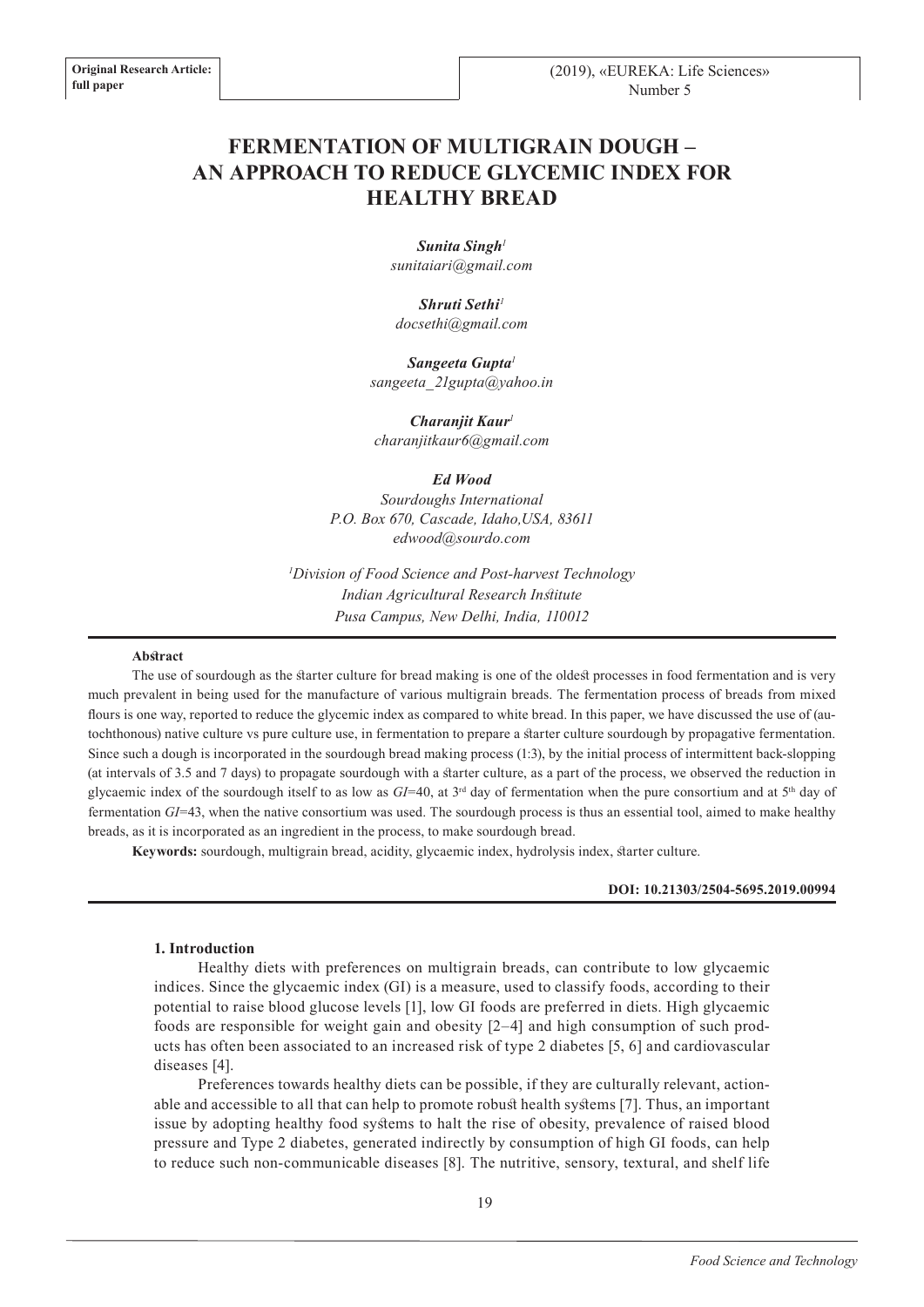advantages of the sourdough technology in manufacture of baked products has been reported in baked goods as wheat and rye breads, crackers, pizza, multigrain and gluten-free products also [9–11].

Fermentation of dough, using an initially prepared sourdough (starter), allows biochemical changes that occur in the carbohydrate components of the flour with the use of starter, due to microbial fermentative metabolism of combined metabolic activity of lactic acid bacteria and yeasts [12], can decrease the glycaemic index in such baked goods. Under this context, the flat breads from dough fermented in age old ways, 'sourdough' are also available in India, known colloquially by traditional names such as *pao*, *nan*, *tandoori roti*, *kulcha*, *khamiri roti, moghlai roti*. They are also available in many other Asiatic parts of the world. In Germany sourdough bread as german vollkornbrot, is awholegrain seed bread [13, 14] from whole wheat flour, with characteristic taste and flavor. Even cinnamon rolls (sweet), and various other sourdough breads [15], and brown breads (Kurbiskernbrot), have a mention of the use of whole wheat flour and flours that are locally available. Sourdough breads involve a fermentation step with a starter culture. The starter can be available or propagated in the flour to as old as 100 years, as used fresh/dry as starters cultures or even propagated finally as dried starter cultures, for the purpose [15]. Such techniques can play a role in modification and improvement of bread quality so prepared [16] with sourdough. Also some brown breads that are available in the Indian market are sprinkled with grains on the bread, instead of using multigrain flour to bake the bread. There are known limitations to the use of whole wheat flour in breads (brown breads), which tend to make it crusty and hard [17]. Little is known about predicted glycaemic indices of the sourdoughs due to fermentation of the dough to be used for bread making. However the use of starter culture(s) to make the bread dough, improves its final texture [17], taste and flavor [18]. Most importantly these starters can provide resistance to contamination by other microorganisms and starters can also be maintained for decades [19]. The use of either a native flour microflora or known pure culture in flour, as starter culture, can allow differences in fermentation of dough, due to their capacity to utilize the available carbohydrates present in the flour. Since the process of leavening sourdough, consists of adding an active microbial consortium [yeast and lactic acid bacteria (LAB)] in the flour, it helps in its acidification [20]. The use of starter cultures in this study, provided information on the spontaneous vs known culture use, in sourdough bread making. The resulting sourdough was used to formulate multigrain sourdough bread. Thus the present work aimed to evaluate the use of two different starter cultures (native microflora or pure culture in fermented dough), that may change the glycaemic indices of sourdough at different stages of the fermentation. Also fermentation allowed biochemical changes that favorably worked towards low sugar release also. The results have generated interest to further this study in making it a profitable enterprise for sourdough bread, in a market demand that prefers healthy diet products. The work thus explored fermented dough (sourdough), as a possibility to formulate the multigrain bread, with an acceptable taste. Such components are also known to bring down gluten contents in bread. Bread fermenting with sourdough technology is not very new to Indian markets with available flatbreads. Hence, if this technology gets adopted it can very well be brought into healthy diet list in an Indian market.

# **2. Materials and Methods**

#### **2. 1. Raw material and dough preparation**

**Flour used**: The flour mix used was from different grains, namely, whole wheat, barley, ragi and sorghum were mixed in the proportion 80:10:5:5 (w/w) respectively. The proportions of these flours were decided, based on preliminary trials (not reported herein) suitable for bread making [21]. This multigrain mix flour was pasteurized for two consecutive days and used in two dough preparations. Two kinds of dough were prepared, based on two different starter culture doughs, used.

**The starter culture preparation**: Starter culture (used as fresh dough starter) was prepared by Sourdough Type II process [22], for propagating sourdough with starter culture from:

1) native microflora containing, sourdough starter, that was propagated in the flour naturally;

2) a sourdough starter, made and propagated with an added starter flour (dry, contained pure cultures for San Francisco bread), supplied by Sourdough International, Idaho, USA, as comple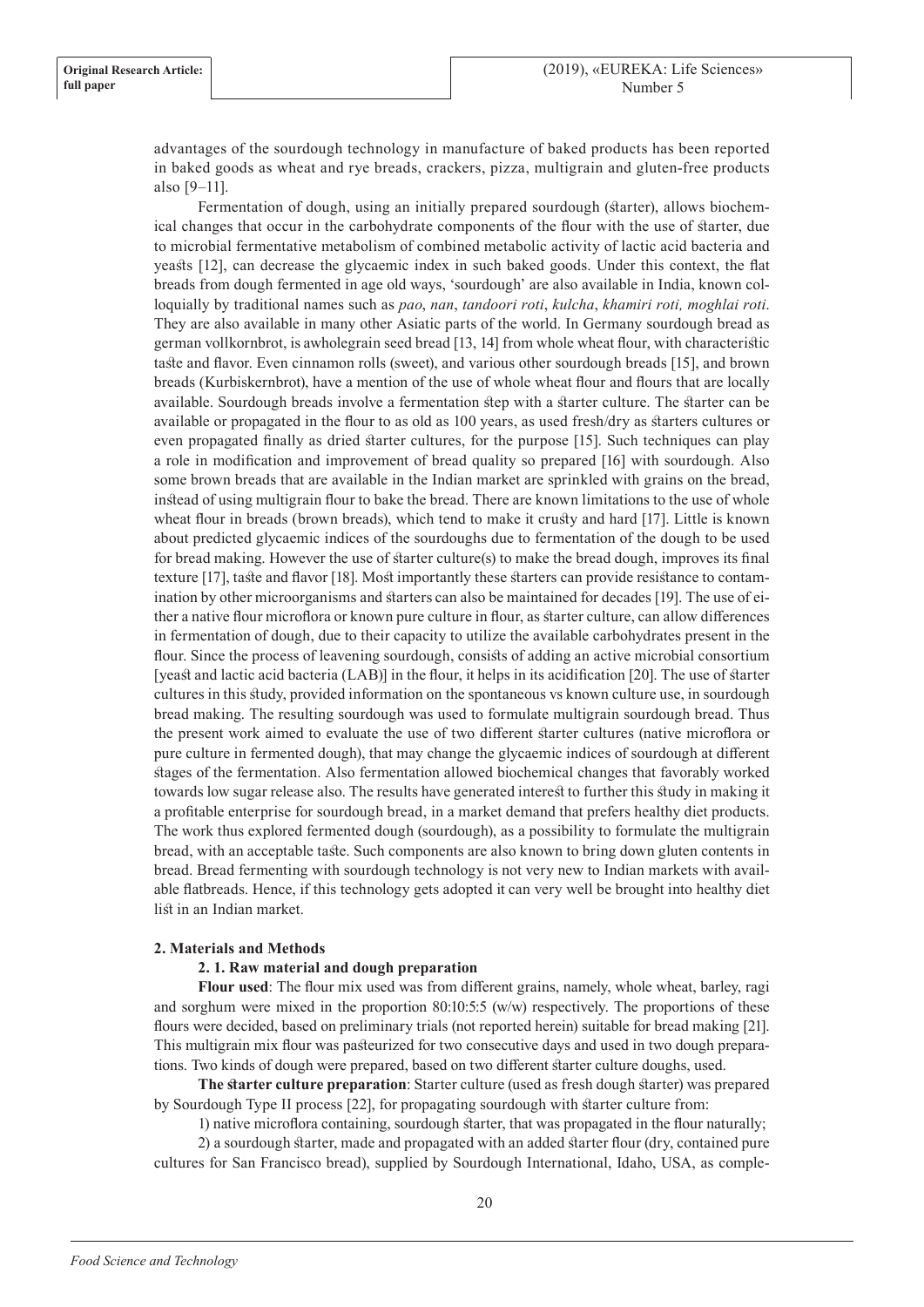mentary packets. The pure culture in flour, when supplied by Sourdough Int., was communicated as being the original culture [20, 23], that was used for sanfrancisco bread, and used here in this study.

These two fermented doughs, were the starter culture doughs and also used for propagating mixed flour to higher volumes for bread. Thus, the starter dough and sourdough for bread were scaled up simultaneously. The mix that was propagated to higher volume starter culture dough contained starter dough and fresh dough in ratio 1:3 (starter culture dough: flour mix with water). Process to propagate the sourdough by fermentation to a higher volume:

The propagation/up-scaling of the dough followed same ratio (1:3), each time the dough was needed in a higher volume, and left to ferment under room temperature (21 $\pm$ 3 °C), to a fermented dough mix, with back slopping technique after every 72 h intervals. Both the doughs were thus propagated by back-slopping technique on  $0<sup>th</sup>$  day,  $3<sup>rd</sup>$  day,  $5<sup>th</sup>$  day and  $7<sup>th</sup>$  day to reach a final volume of 1200 g dough (**Fig. 1**) in each case, for making sourdough bread [15] (**Fig. 2**). This was thus done to suit the requirement of making bread using the sourdough technology.



**Fig. 1.** Final sourdoughs for sourdough bread



**Fig. 2.** Processing the sourdough to bread after kneading: *a* – Dough shaping; *b* – Loaf proofed; *c* – Brushing oil on a baked bread loaf, to shine and prevent a loss of moisture (optional)

# **2. 2. Biochemical Analysis**

At each period of propagation, a sample (20 g) from the fermented dough was harvested and frozen at 0 ºC for further analysis. The pH, titratable acidity, total solid content of such fermented/ propagated dough (with native/pure starters) was determined by standard procedures. The pH was determined with a pH meter (Labman Scientific Instruments Model No LMPH 10) that was previously standardized. The total acidity was indicated from a titer value of a 10 g of sample that was diluted to 100 mL with distilled water and titrated with 0.1 N NaOH with an indicator (phenolphthalein), to an endpoint of titration as a permanent light pink color that persisted for 30 sec., usually obtained at pH of 8.3 [24]. The acidity was expressed as a titer volume of alkali to neutralize the total acidity present.

The total solid contents were determined by heating a sample in an oven at 105 °C until a constant weight was obtained and calculated for percent solids, present in a sample, and calculated as below (1).

% Solids = 
$$
\frac{\text{Wt of dry sample} \times 100}{\text{Wt of fresh sample}}
$$
. (1)

Since the propagated fermented dough was used to bake bread, we studied the glycaemic index (GI) of fermenting dough on 0, 3, 5 and 7 days of fermentation. For this the reducing sugars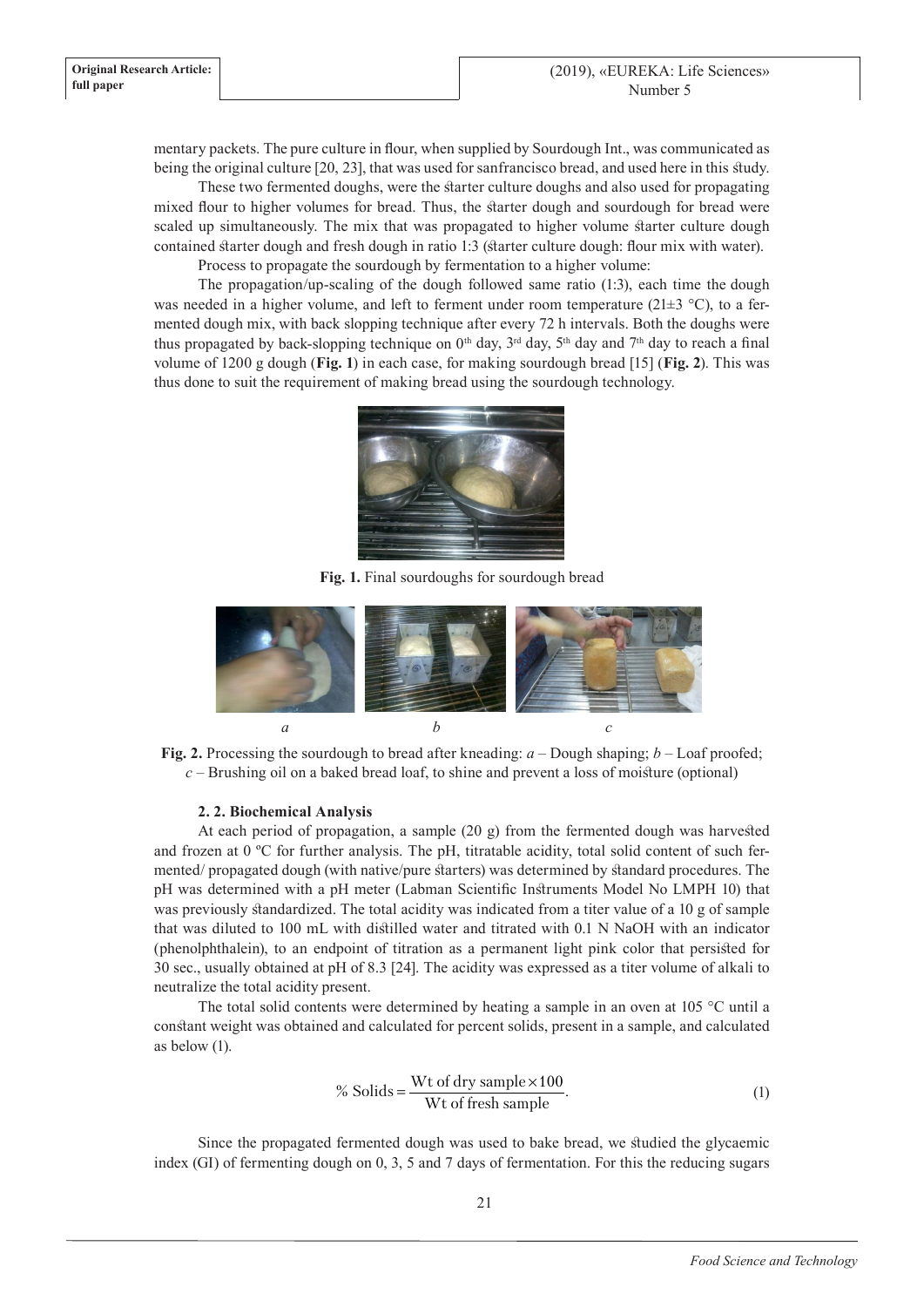[Total reducing sugars (TRS)] and total carbohydrates (TC) that were released in dough (0, 3, 5 and 7 days) were estimated [25, 26]. An *in-vitro* dialysis procedure was followed [27], where a 5 g sample was homogenized in 20 mL of 0.1 M potassium phosphate buffer solution (pH 6.9) at 37.8 °C in 100 mL Erlenmeyer flask. The system simulated the digestive tract environmental temperature. The sample pH was lowered to pH 1.5 with 8 M HCl, and digested with 1 mL pepsin enzyme (115 units) (Sigma-Aldrich). The sample was then placed in a water bath at 37.8 °C for 30 min incubation with stirring with glass ball beads, to simulate peristalsis. Each sample was then buffered back to pH 6.9 with 10 % NaOH solution and 1 mL  $\alpha$ -amylase enzyme (16 units) (Sigma-Aldrich) added and left to digest for 10 min in the same water bath. All such digested sample contents in the flask were then transferred into a dialysis tubing (MWCO 14,000)  $(250\times20 \text{ mm}$  strips). The ends of the tubing bags were clipped and placed individually in flasks, containing 500 mL of phosphate buffer solution pH 6.9, under continuous and slow stirring (115 rpm), emulating intestinal movements. A dialysate volume of 30 mL was drawn out from the buffer solution, at every 30 minutes interval in the 4 hrs of dialysis and the volume was replaced with fresh buffer. Each of the so withdrawn dialyzed samples was placed in a boiling water bath for 5 minutes, quickly cooled and kept frozen until further analysis for total reducing sugars and total carbohydrates. Thus, these individually dialyzed samples of sourdough (that were sampled in different periods of being fermented), were analyzed for glucoses (as TRS) [25] and TC [26], using glucose as a standard and buffer (phosphate buffer solution pH 6.9), as a negative control of fermentation. The concentration of glucose (moles/L) vs time (0–180 min) was graphically analyzed for an area under curve (AUC) for each of the fermented samples. The rate of carbohydrate hydrolysis for hydrolysis index (HI) values was calculated as:

 $HI = \frac{AUC \text{ (ferm sample)}}{AUC \text{ (sample at 0 day)}} \times 100.$ 

The glycaemic index (GI), was then calculated from equation [28]:

#### $GI=0.862HI+8.189$ .

The fermented samples were compared to the 0 day fermented starter dough for calculated GI.

#### **2. 3. Enumeration of bacterial and yeast colonies**

The total counts of the pure dough starter cultures were enumerated by standard procedure [29] on Nutrient agar. The MRS agar and GPY medium (Hi-media) were used for enumeration by dilution plating of the sourdough samples for lactic bacteria and yeasts respectively. The native sourdough and pure culture samples were enumerated.

To isolate cultures from the pure culture, containing flour, used in the study, de- Mann Rogosa Sharpe agar (MRS agar) [30] and GPY media were used. The plates were incubated for 5 days and re-streaked if necessary to obtain pure culture isolates. The pure isolates were sub-cultured and stored for any further mass culture requirement.

#### **3. Results**

#### **3. 1. Flours as an ingredient**

Blending wheat flour with other flours can bring additional advantages during SD preparations. As with sorghum as a flour in the blend for SD held significance during fermentation. This flour has a kafirin-rich protein matrix, usually not affected by proteolytic degradations. But during fermentations, soluble peptides are released from hydrolysed proteins that are taken up for the bacterial growth, from sorghum flour [31] which ultimately leads to the souring action in fermenting dough. On the other hand, on boiling/cooking of this flour (as in pasta), kafirins are converted into almost insoluble protein aggregates that are not accessible to disulphide-reducing agents. This reflects its importance in fermentation when present in sourdough versus unfermented flour (extruded) when used for pasta making. Nevertheless, each product has its own advantages,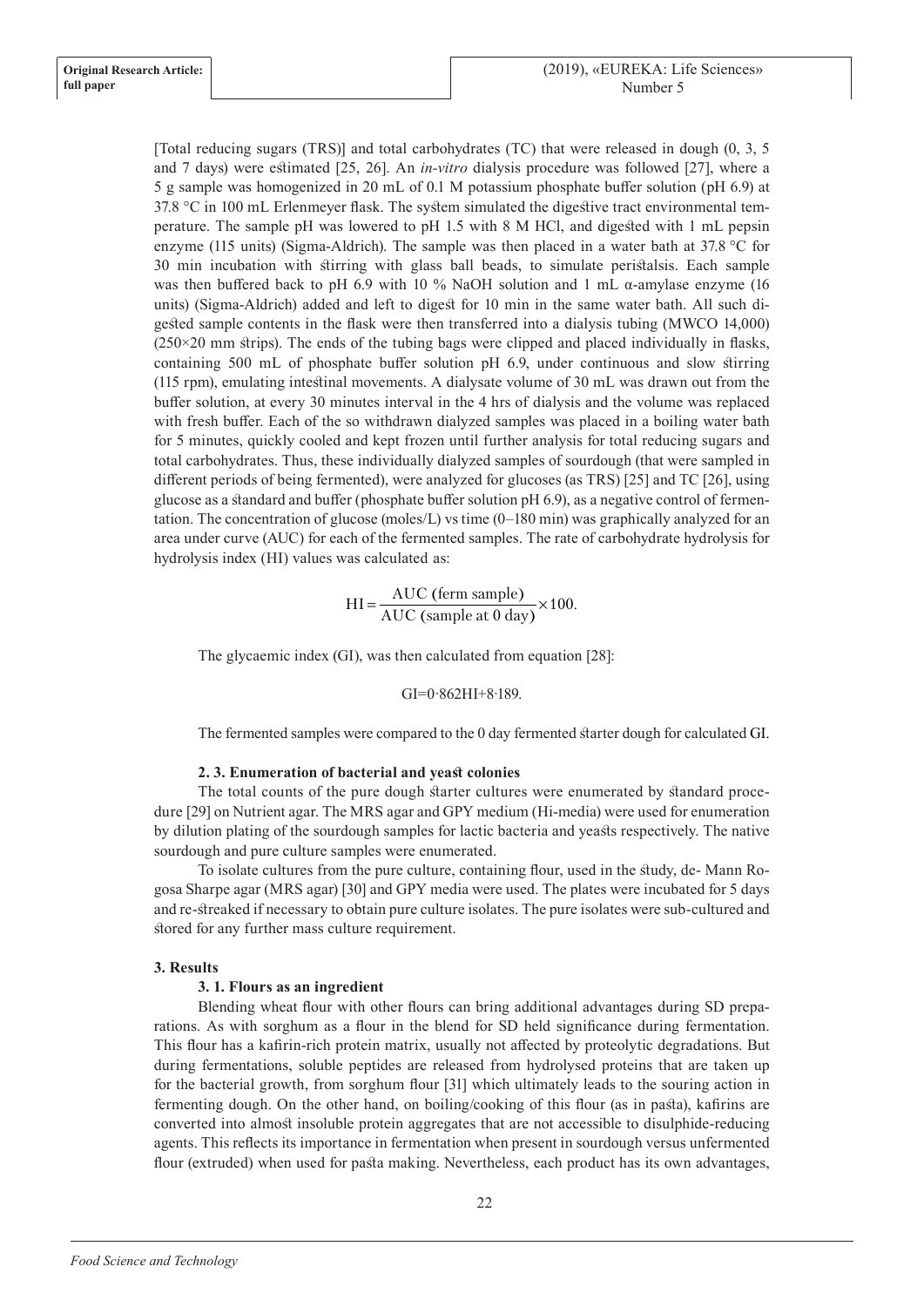but still fermentation, plays a role in the dough, by releasing starch granules from such compact (kafirin-rich protein) matrices. On the other hand, the use of barley flour can help to give a rise in dough, by preventing a collapse of the loaf at proofing stage and also helps to give a good texture to the bread loaf [32].

# **3. 2. Sourdough starter inoculums/ cultures**

In our study, the doughs from both the fermented samples showed countable colonies after 10<sup>6</sup> times dilution of sample. The native culture fermented dough showed  $5\times10^8$  cfu/g with 5–6 different morphological colony types. The pure dough however showed a gummy yeast culture on the glucose peptone yeast extract agar (GPY) medium that lost the gumminess after repeated streaking. Lactic acid bacteria, isolated on MRS agar medium [30], and yeast culture, isolated on GPY medium (by incubation at 30 °C), from the dough. They have not been taken up for detailed studies. The pure cultures are reported to be as used in bakery previously [20; 23]. Previously it was reported [33] that total bacterial counts of fourteen sourdough samples to be in the range of 5.97 to 9.57 log cfu g<sup>-1</sup>.

Since sourdough that has constant properties (e. g., acidification, leavening capacity) is mature, we considered the propagated sourdough (**Fig. 3,** *a*) as mature. This dough had a pleasing flavor and odor and was thus used as a starter for making multigrain bread (**Fig. 3,** *b*).



**Fig. 3.** Dough proof and loaf proof: *a* – Flattening dough in shaping step, observing mature fermented sourdough; *b* – Multigrain bread made from the sourdough showing evenly distributed holes and a soft texture

The total counts of this pure sourdough starter were  $7\times10^{7}$ cfu. g<sup>-1</sup> on the nutrient agar medium. At this stage, lactic acid bacteria (on MRS agar) reached values as high as  $53\times10^8$  cfu.  $g<sup>-1</sup>$ . Similar values have also reported earlier for mature dough 9.0 log cfu.  $g^{-1}$  [6].

# **3. 3. Changes in the pH, titratable acidity and total solid content of the fermented dough**

Changes in pH, titratable acidity  $(\%)$  and total solid  $(\%)$  content with respect to fermentation time of the leavened doughs using two different starters are shown (**Table 1**). As is evident, there was a continuing decline in the pH of the dough, fermented with the native microflora, till  $7<sup>th</sup>$  day of propagation, showing the lowest pH value of 5.04.

In contrast, fermentation of dough with the pure starter culture led to maintenance of pH throughout the fermentation period and a gradual increase in titratable acidity. There seemed to be a pH buffering stability that persisted at pH 6.2, along with the increasing titratable acidity level in the dough, at each propagation stage (**Table 1**).

A microbiota development for sourdough is known to be a deciding factor in fermentation, especially when using pure culture dough starter [34]. The starter dough favours the growth of lactobacilli over the yeast growth, a characteristic feature, when pH values are observed to be >4.5 in the final sourdough, used for bread, and *L. sanfranciscensis,* in particular, does not grow below pH 3.8 [22]. Such a pH environment of sourdoughs, formed after  $7<sup>th</sup>$  day, indicated predominance of lactic bacterial activity. The dough, prepared with the native starter culture, also showed comparable pH values. Thus, a dough environment can be a decisive growth- limiting factor, for the organisms in sourdough.

A similar reduction in pH of sourdoughs has been reported by others (35), in wheat–legume sourdough, chickpea sourdough and lentil sourdough during the 10 days back-slopping technique,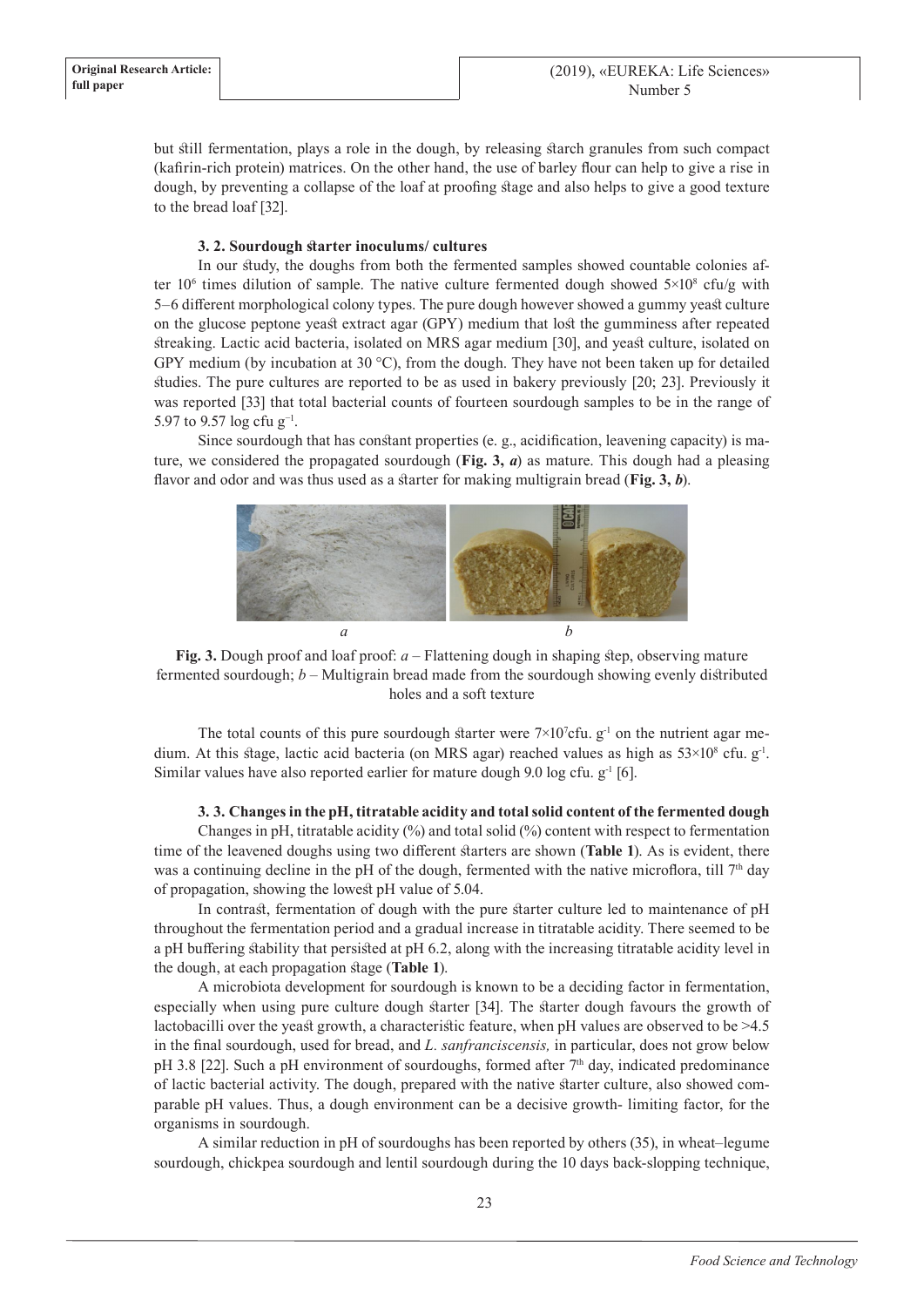as also with a corresponding increase in titratable acidity. Microbiota that develops in the changing pH of sourdough may be a reason to influence the final dough of a different starter culture. The mature Italian sourdoughs have pH from 3.70 to 4.28 in bread [6]. This technology still requires better insights into the genetic and phenotypic diversity of strains, to exploit them further. In previous studies, it has been shown that sourdough fermentations, carried out in the laboratory with flour as the sole non-sterile ingredient, harbor more different species diversity than artisan sourdoughs, prepared in a bakery, with respect to both LAB and yeast species [36–38]. Thus, preparing sourdough with the pure culture consortium with favorable metabolism can help to reduce the sugar release as required for a low GI, perhaps when the sourdough as a constituent, is used for baking it into bread.

# **Table 1**

Changes in pH, Titer for neutralizing acid and total solids (%) of the sourdoughs after three, five and seven days of propagation

| Sourdough sample (days after propagation) | pH            | Vol of NaOH (0.1 N) (mL/10g dough) | Total solids $(\% )$ |  |
|-------------------------------------------|---------------|------------------------------------|----------------------|--|
|                                           | <b>Native</b> |                                    |                      |  |
| 0 <sub>day</sub>                          | 6.61          | 14.48                              | 43.360               |  |
| 3rd day                                   | 5.71          | 15.12                              | 39.264               |  |
| 5 <sup>th</sup> day                       | 5.70          | 14.42                              | 42.504               |  |
| $7th$ day                                 | 5.04          | 14.75                              | 41.032               |  |
| Pure                                      |               |                                    |                      |  |
| 0 <sub>day</sub>                          | 6.90          | 2.97                               | 49.522               |  |
| $3rd$ day                                 | 5.98          | 8.71                               | 54.795               |  |
| 5 <sup>th</sup> day                       | 6.21          | 9.87                               | 42.280               |  |
| $7th$ day                                 | 6.20          | 9.82                               | 45.286               |  |

Now observing the acidity in fermentation of dough with the pure starter culture, an increase at 3rd day, intermediate phase, is an evidence of the presence of yeasts and lactobacilli that increased in propagation of the dough. They are metabolically active [39] during propagation and can hydrolyze carbohydrates (HI, **Table 2**) in the fermenting dough. Such changes in the sourdoughs were similar to those, reported in earlier studies [12, 28].

# **Table 2**

Release of reducing sugars and carbohydrates from sourdough samples after in vitro digestion with pepsin and amylase

| S. No. (Days of fermentation<br>after inoculum added <sup>*</sup> ) | <b>Maximal release of TRS<sup>s</sup></b><br>(mg %) (in digestion time, h) | <b>Hydro lysis index</b> | Glyce mic index |  |  |
|---------------------------------------------------------------------|----------------------------------------------------------------------------|--------------------------|-----------------|--|--|
| Native SD as Inoculum propagated in flour mix                       |                                                                            |                          |                 |  |  |
| 1(0)                                                                | 53.28(3.5)                                                                 | 100.00                   | 94.4            |  |  |
| 2(3)                                                                | 46.64(3)                                                                   | 90.33                    | 86.1            |  |  |
| 3(5)                                                                | 26.68(3)                                                                   | 40.84                    | 43.4            |  |  |
| 4(7)                                                                | 18.22(3)                                                                   | 31.12                    | 35.0            |  |  |
| Pure SD as Inoculum propagated in flour mix                         |                                                                            |                          |                 |  |  |
| 5(0)                                                                | 32.55(4)                                                                   | 100.00                   | 94.4            |  |  |
| 6(3)                                                                | 14.48(3.5)                                                                 | 36.74                    | 39.9            |  |  |
| 7(5)                                                                | 11.66(4)                                                                   | 35.16                    | 38.5            |  |  |
| 8(7)                                                                | 11.66(4)                                                                   | 27.86                    | 32.2            |  |  |

*Note: \* – Inoculum was also propagated for a period of 3 days initially before adding in to flour mixes for further propagation; \$ – Total reducing sugars are expressed as glucose*

24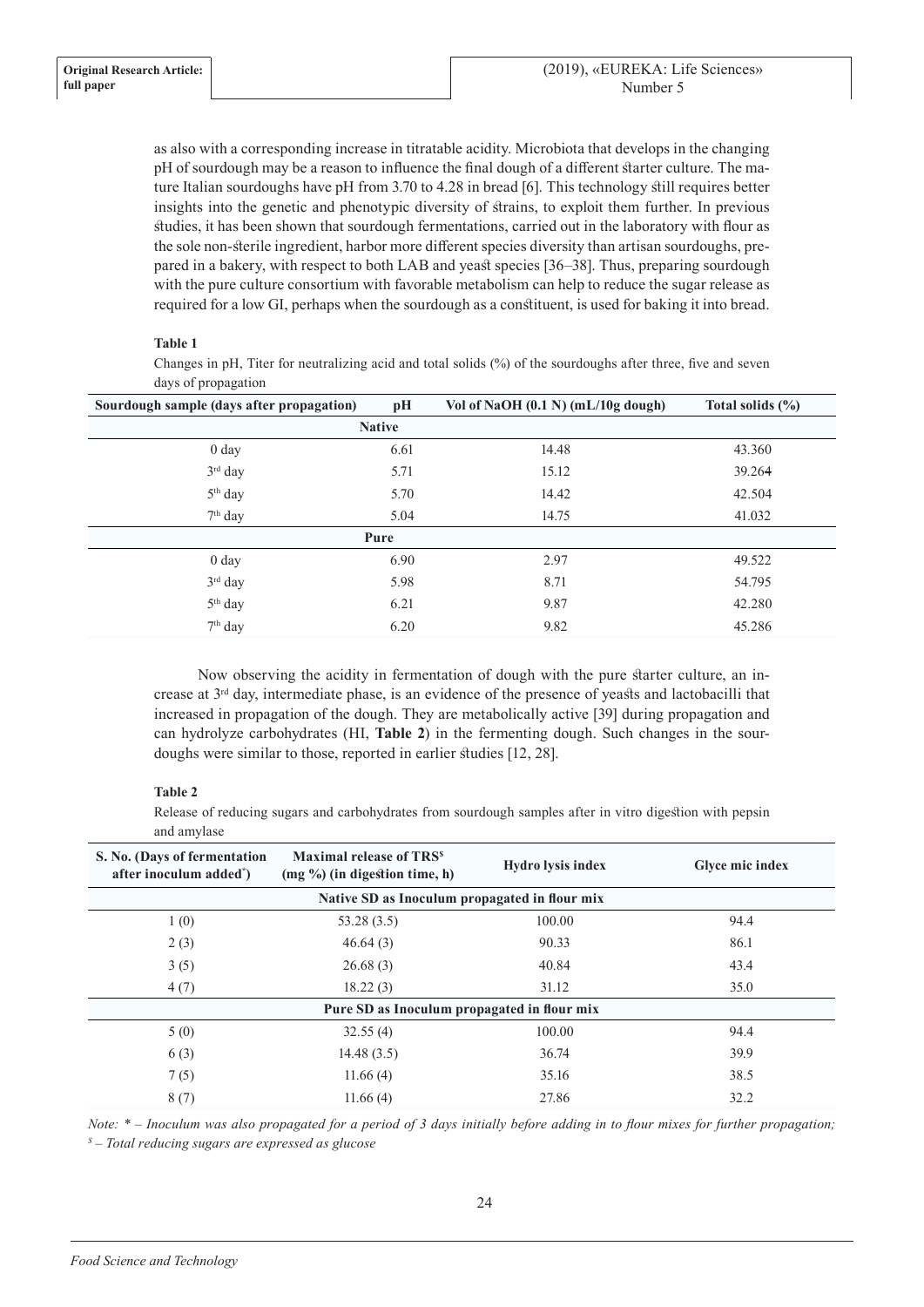Comparing the pure culture to native culture dough fermentations, all the sourdoughs, developed by pure culture fermentations, showed much lower titratable acidity, as compared to the native culture fermented counterparts till the last period, under propagation. To note, the sample propagated by pure cultures, had lower final acidity (9.82 %) than that, propagated by the native culture dough (14.75 %), on the  $7<sup>th</sup>$  day.

The solid content in the samples, fermented with the native culture dough and pure culture dough, was 41 % and 48 %, respectively. Thus, the native micro-flora and pure culture (of lactic acid bacteria and yeast), propagated in the dough, were the reason for such varying levels of pH and acidity in the fermentations. Hence, pure culture fermentations are always a preference to spontaneous fermentations, wherein we can obtain fermented conditions more suitable to a taste (less sour), more liked in a product like bread. Since this was sourdough fermentation, the acidity and pH, observed in dough, fermented with the native culture, showed pH and TA changes towards making the dough more acidic and perhaps sour, fermentation with the pure culture would be far much a preferred starter for such products (bread).

The other advantages of sourdough fermentations are for the lactic and acetic acids, produced in the medium to resist contamination by other microorganisms [19] and also for improved flavors, as in wheat breads [38]. The use of the pure culture in the multigrain sourdough yielded characteristically pleasant and fruity aromas in the dough as compared to native culture sourdough. According to previous report [40], whole wheat flour sourdough bread, enriched with oat fibre, showed more pronounced acidulous smell and taste, and an intense and more appreciated aroma with respect to normal breads, owing to the lactic acid bacteria, growing in the sourdough.

The analysis showed an overall status of fermentable ingredients on GI of dough which may have an influence on the ultimate low sugar diet requirement from consuming bread. The sourdough mix when propagated and fermented till a 7 day period showed maximum total reducing sugars (TRS) at 0 day in sourdough (53 mg  $\%$ ) that reduced with fermentation to 47 mg  $\%$ , 27 mg % & 18.22 mg % at 3<sup>rd</sup> and 5<sup>th</sup> & 7<sup>th</sup> day after propagated fermentation with the native flora respectively (**Table 2**). All these fermented samples showed the maximal release of these sugars after 3 h of enzymatic digestion (in vitro). Interestingly, in contrast to the higher release of reducing sugars in case of the samples, fermented with the natively present micro-flora of flour, there was a steady release of reducing sugars in the samples, fermented with pure cultures and known sourdough inoculums, that released 14 mg % (3 day) to 12 mg % (5<sup>th</sup> and 7<sup>th</sup> day) from 33 mg % of TRS, present initially in the inoculated sample at 0 day. Again, digestion of carbohydrates showed less release into the solution when the flour was fermented with sourdough of known pure cultures as compared to the samples, fermented with the native microflora (**Table 4**). The reduction in hydrolysis indices of the samples was also directly related to incremental days of fermentation. This pointed to a potential lowering of glycaemic index due to fermentation. The sourdough from a pure culture as inoculum was a better potential starter in reducing glycaemic index of sourdough in 3 days only as compared to 5 days of fermentation with the native microflora.

#### **4. In vitro digestibility of carbohydrates in fermented dough**

Sourdough, propagated with the native culture, showed randomness in breakdown of the complex polysaccharides during the 3h digestion period (**Fig. 4**) in the propagated samples at different time intervals. The release of reducing sugars was not uniform as monitored over 30 minutes regular intervals of *invitro* digestion.

On the other hand, the dough propagated using the pure culture, sampled at the different propagation periods (0, 3, 5 and 7 days), showed a gradual and progressive increase in the reducing sugars with the increase in digestion period (**Fig. 5**). The maximal sugars released were 46 mg % in the native sourdough sample (3rd day, 3 h digestion period) as compared to 14.48 mg % in the pure culture sourdough sample (3rd day, 3.5 h digestion period) (**Table 2**).

In the sourdough, fermented by native cultures, the reducing sugars (3 days after fermentation), released after 3h digestion, were about 80 % higher in dough as compared to sourdough fermented with pure cultures. The pure culture propagated sourdough showed a sharp 36 % drop in the total reducing sugars, released post 3 days fermentation (**Fig. 3, 4**). At the 7<sup>th</sup> day of fermen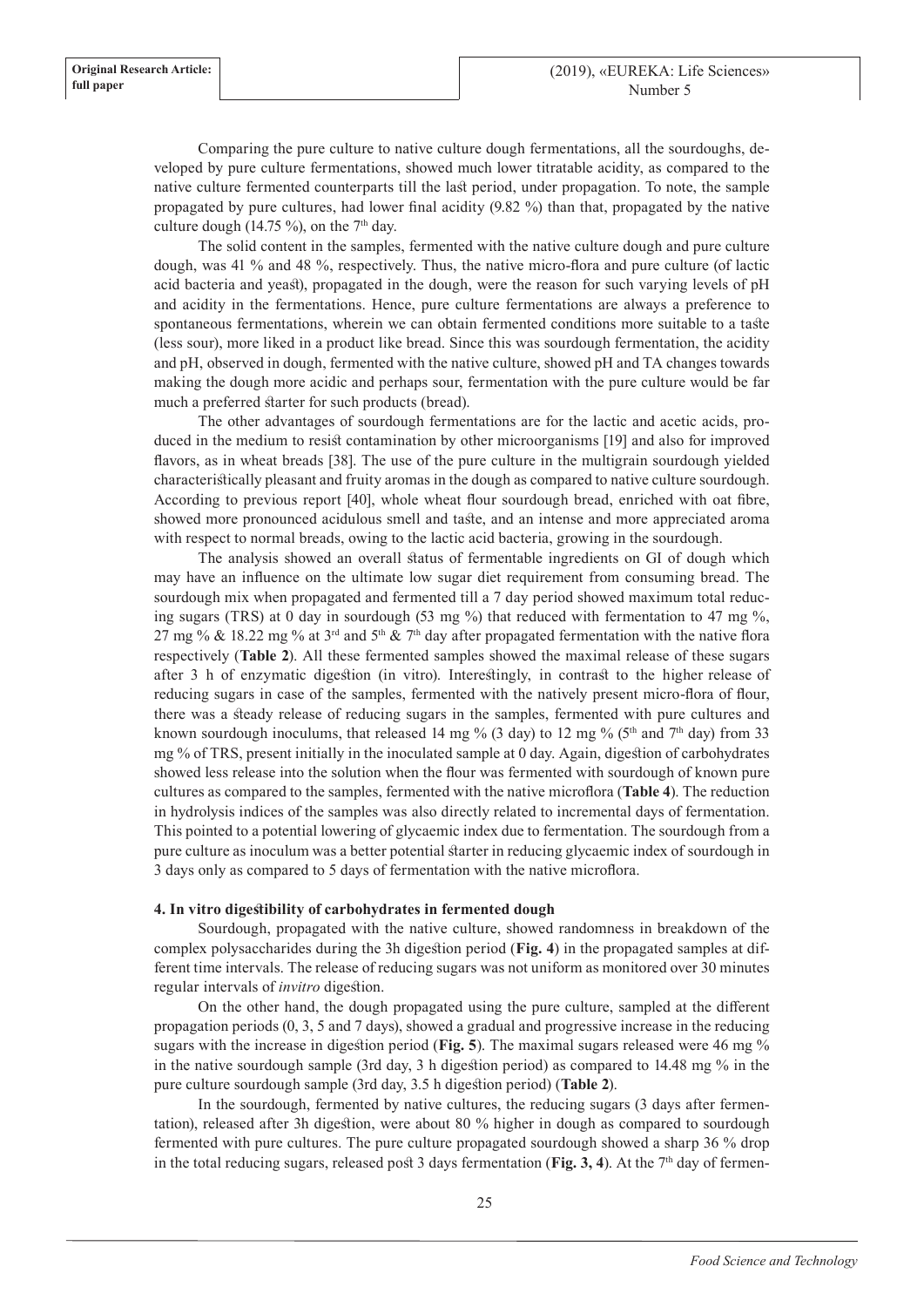tation the sourdough with the native microflora released about 58 % higher total reducing sugar content as compared to the pure culture propagated dough. The higher titratable acidity and also the presence of enzymes maybe attributed to such an observation [41]. A low release of sugars is the preference for dietary GI. Thus, the pure culture propagated sourdough that showed the slow release of sugars (TRS) is the dough, preferred for use in making multigrain bread (**Fig. 2,** *b*), indicating the low GI that would also be present in bread.



**Fig. 4.** Total reducing sugars (moles/L) released in sour dough propagated by native cultures for different intervals:  $a - 0$  day;  $b - 3$  days;  $c - 5$  days;  $d - 7$  days



**Fig. 5.** Total reducing released in sour dough propagated by pure cultures for different intervals: *a* – 0 day; *b* – 3 days; *c* – 5 days; *d* – 7 days

The hydrolysis indices (of carbohydrates) and predicted GI of sourdough at different intervals of propagation, using the native and pure microflora, are shown in **Table 2**. The rate of *in vitro*  carbohydrate hydrolysis was used for GI as it is considered to be a presumptive measure of the GI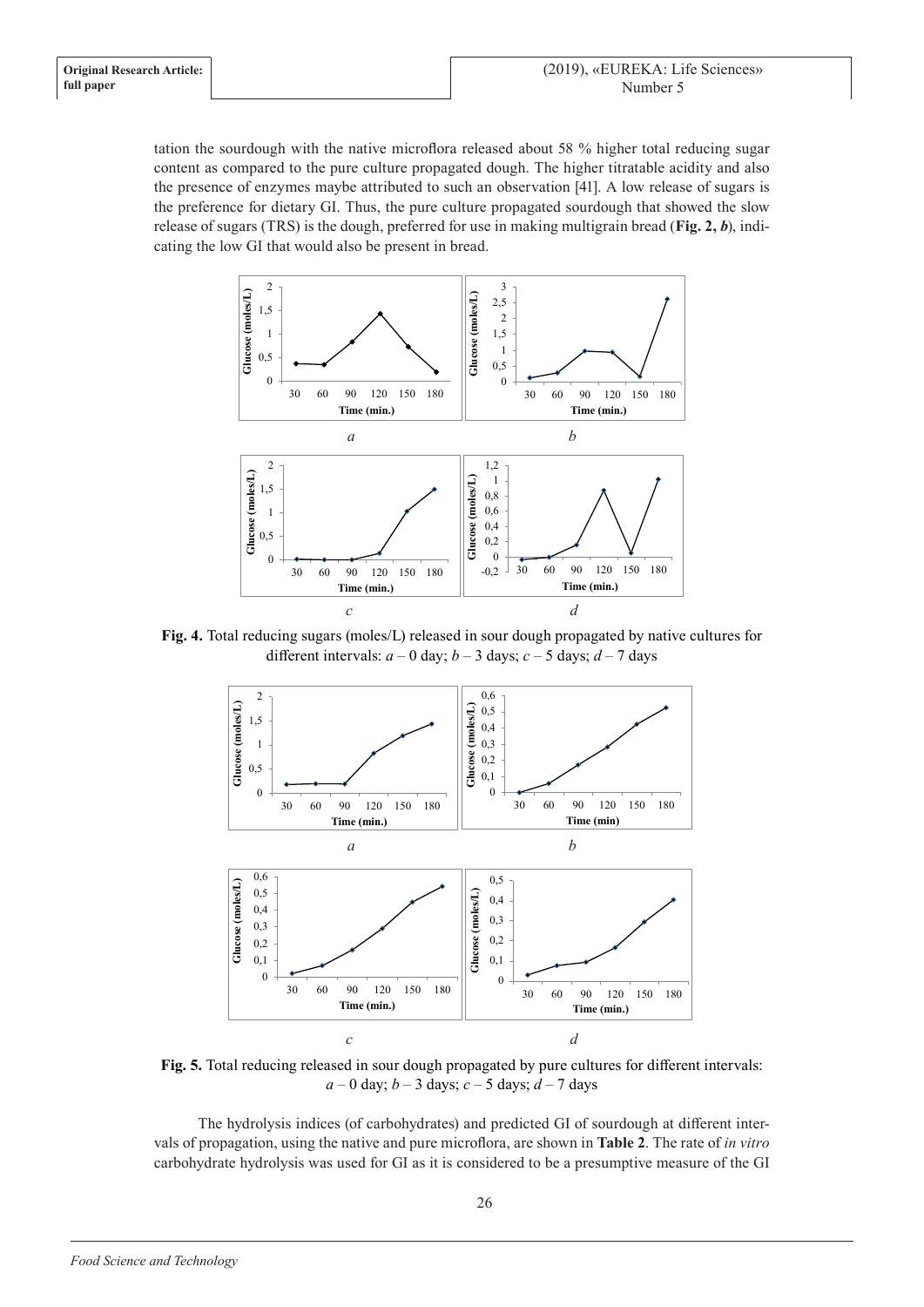in healthy subjects [42]. The hydrolysis index (HI) is dependent on the total release of sugars (TRS) in the full period of digestion. A higher HI indicates higher AUC for sugars in dialysates. An overall low rate of hydrolysis up to 3 days could be a reason, explained by the presence of the native microflora (spontaneous fermentation), whereas pure culture fermentations helped in higher rate of hydrolysis at 3 days. The corresponding, GI values were much lowered in the dough, developed by pure culture propagation, after 3 days of fermentation. In case of native culture propagation, the low GI values were obtained only after 5 days of fermentation in the dough (**Table 2**).

# **5. Conclusion**

Dough fermentation creates a matrix, formed by the entrapment of gas bubbles, due to yeasts in fermentative stage along with dough expansion (leavening) and acidity development due to added microbial inocula. The leavening step enhances the surface, exposed to enzymatic activity*. L. sanfranciensis*, the lactic culture with yeast strain, in the pure starter culture consortium, as supplied, was used in this study. *L. sanfranciscensis* is also known for its ability to produce an enzyme, glutathione reductase (GshR). This enzyme can reduce the sulfhydryl compounds, present in wheat flour. This culture then helps to maintain a required redox homeostasis in fermentation due to its GshR activity and serves in disulphide exchange reactions in wheat doughs. The sulfhydryl compounds, which undergo a disulfide-sulfhydryl interchange with other low-molecular-weight thiol compounds, can cause cleavage or reformations of disulfide bonds in wheat dough. Such interactions lead to formation of glutenin macropolymers in wheat doughs that then determine a dough rheology, and its gas retention. All such changes influence the resulting consistency of dough [43]. The presence of such lactic starters, thus contribute to beneficial effects in sourdough fermentation and in bread texture. Thus, bread volume and texture is hence determined both by the flour and starter culture used.

Now considering the aspect of healthy diet, the sourdough was a source of reduced sugars in fermented flour (sourdough) itself. Also that the fermentable carbohydrates that remain in the bread even after baking also can affect the food's GI and can also have a potential to regulate postprandial responses to a second meal effect, by reducing non-esterified fatty acids (NEFA) competition for glucose disposal and, to a minor extent, they also affect the intestinal motility [44]. Low postprandial blood glucose is associated with a low risk of metabolic diseases (diabetes).

Thus, the sourdough technology has beneficial effects and can provide healthy diet food in the form of sourdough multigrain bread.

To the best of our knowledge, the application of sourdough to the fermentation of wheat-sorghum-barley mix sourdough in bread making has never been investigated. This study gives a comprehensive and comparative view of the effect of fermentation on the development of sourdough, by a spontaneous fermentation (native flora in dough) as compared to fermentation with known starter (pure microbiota) culture dough. Sourdough, prepared in making bread, can also be expected to have reduced GI values and are yet to be confirmed though. However, such GI values are an interesting part of this investigation that has never been explored earlier. An acceptable taste and softer texture (details not reported here) (**Fig. 6,** *a*) as compared to similar brown bread, available in the market of Austria, prepared by sourdough fermentation (**Fig. 6,** *b, с*) had a very hard inner texture.



**Fig. 6.** Sourdough breads showing color and inner texture of bread: *a* – Sourdough multigrain bread (this study); *b* – Brown bread (available in Vienna, Austria), see the hard outer crust; *с* – harder inner texture

Reports are available on the different kinds of flours that can reduce GI values of gluten free breads [27]. The GIs so reported were in the range of 69 to 95 which are high, but lower than white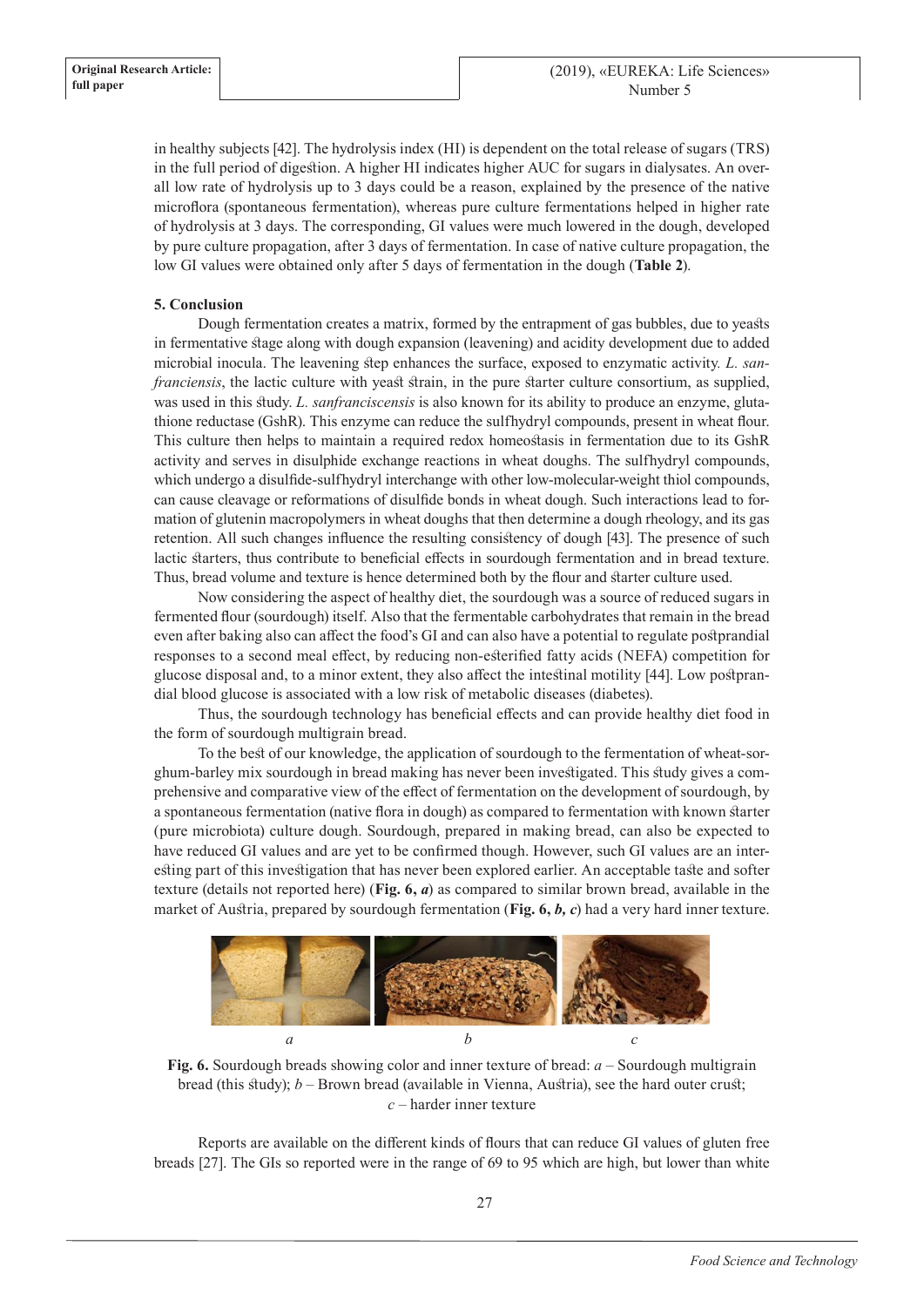breads. Low GI bread from sourdough, made from such low GI sourdough starters, is the next important component to be accomplished for further inclusions in healthy diets. The use of the pure starter culture in propagation of sourdough is thus emphasized by this study. This technique can also be used to enrich the functional quality with bioactive compounds, for health (anti- inflammatory activity, from black carrot color extracts substitution in wheat flour as 7–8 %, for bread [45–47]. By adding such ingredients at sourdough stage, we can also increase digestibility of bioactive anthocyanin compounds in black carrots [48]. The results of this study will be helpful to choose specific starter cultures and specific fermentation time of sourdough starter, to develop low glycaemic multigrain breads.

Multigrain breads, prepared by the use of the sourdough process, can help to improve the bread volume, crumb structure [49–52], flavour [18], nutritional values [49, 53, 54] and shelf-life [49, 55–58].

Henceforth this technology can have multifaceted advantages towards bread, with better textural properties along with health benefits towards lifestyles disorder diseases, as type 2 diabetes, that is widespread in the present world. To have a sourdough bread-making technology in place with its benefits as above, will be a direction towards listing healthy diet foods.

One of the limitations in this technology is the mass multiplication of the starter and availability of a pure starter culture, especially in India. The feasibility of using a starter culture from an already available manufacturing/production unit, as supplied by Sourdough Int. (in this study), shows that this technology is an adoptable technology. The technology must have hygiene certifications (HACCP), necessary both for a starter culture production unit as well as for the bread-making production unit. Attention also needs to be drawn on the use of appropriate starters. Some of the lactic bacteria are known to produce biogenic amines, that can result into toxicological problems, if such foods contain relatively high levels of these compounds (especially tyramine and histamine), and consumed [59]. However, the starters, used in this study, produced none or negligible levels of biogenic amines, as checked, *in vitro* for histamine and putrescine [60].

# **Acknowledgement**

The authors are thankful to the Ministry of Food Processing Industries (MOFPI, Government of India), for funding this work. The authors are also thankful to the and Director, IARI, New Delhi and Head, Division of Food Science and Technology for providing the necessary facilities. We are much thankful to Dr Anil Dahuja, Division of Biochemistry in providing certain lab facilities without any hesitation.

#### **References**

- [1] Whitney, E. N., Rolfes, S. R. (2002). Understanding Nutrition. Wadsworth, 920.
- [2] Ludwig, D. S. (2000). Dietary Glycemic Index and Obesity. The Journal of Nutrition, 130 (2), 280S–283S. doi: https://doi.org/ 10.1093/jn/130.2.280s
- [3] Liu, S., Willett, W. C., Stampfer, M. J., Hu, F. B., Franz, M., Sampson, L. et. al. (2000). A prospective study of dietary glycemic load, carbohydrate intake, and risk of coronary heart disease in US women. The American Journal of Clinical Nutrition, 71 (6), 1455–1461. doi: https://doi.org/10.1093/ajcn/71.6.1455
- [4] Foster-Powell, K., Holt, S. H., Brand-Miller, J. C. (2002). International table of glycemic index and glycemic load values: 2002. The American Journal of Clinical Nutrition, 76 (1), 5–56. doi: https://doi.org/10.1093/ajcn/76.1.5
- [5] Rondini, E. A., Bernink, M. R. (2007). Ontario White Bean Producers. Nutrition and health. Available at: http://ontariobeans.on.ca/
- [6] Minervini, F., Di Cagno, R., Lattanzi, A., De Angelis, M., Antonielli, L., Cardinali, G. et. al. (2011). Lactic Acid Bacterium and Yeast Microbiotas of 19 Sourdoughs Used for Traditional/Typical Italian Breads: Interactions between Ingredients and Microbial Species Diversity. Applied and Environmental Microbiology, 78 (4), 1251–1264. doi: https://doi.org/10.1128/aem.07721-11
- [7] Khetrapal, S. P. (2018). How healthy food systems can reduce noncommunicable diseases: India and neighbours are acting, but more must be done. Available at: https://timesofindia.indiatimes.com/blogs/toi-edit-page/how-healthy-food-systems-canreduce-noncommunicable-diseases-india-and-neighbours-are-acting-but-more-must-be-done/
- [8] Director-General's Office. WHO. Available at: https://www.who.int/dg/regional\_directors/poonam-khetrapal-singh/en/
- [9] Arendt, E. K., Moroni, A., Zannini, E. (2011). Medical nutrition therapy: use of sourdough lactic acid bacteria as a cell factory for delivering functional biomolecules and food ingredients in gluten free bread. Microbial Cell Factories, 10, S15. doi: https://doi.org/10.1186/1475-2859-10-s1-s15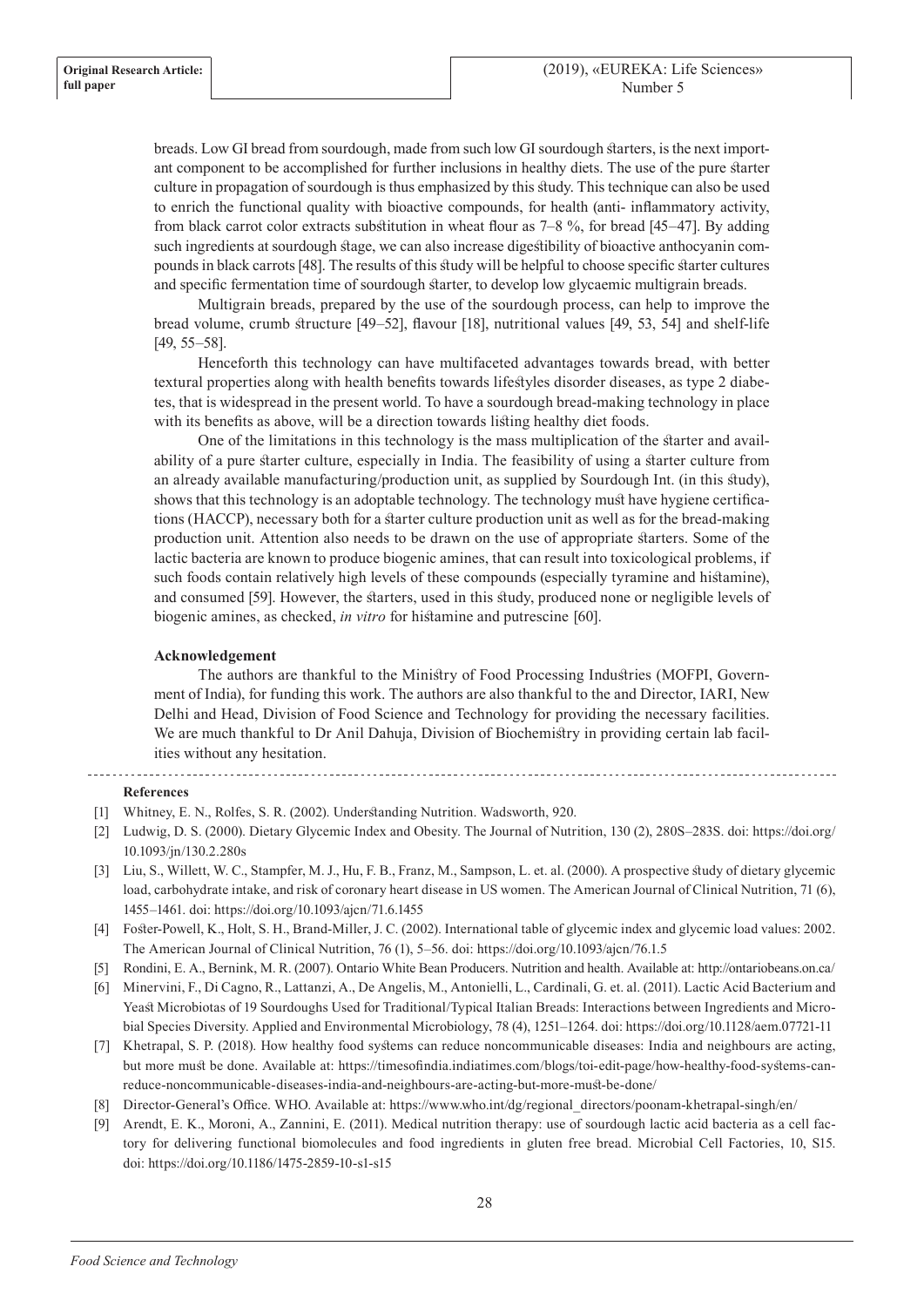- [10] De Vuyst, L., Vrancken, G., Ravyts, F., Rimaux, T., Weckx, S. (2009). Biodiversity, ecological determinants, and metabolic exploitation of sourdough microbiota. Food Microbiology, 26 (7), 666–675. doi: https://doi.org/10.1016/j.fm.2009.07.012
- [11] Gobbetti, M. (1998). Interactions between lactic acid bacteria and yeasts in sourdoughs. Trends in Food Science and Technology, 9, 267–274.
- [12] Gänzle, G. G., Ehmann, M., Hammes, W. P. (1998). Modeling of Growth of Lactobacillus sanfranciscensis and Candida milleri in Response to Process Parameters of Sourdough Fermentation. Applied and Environmental Microbiology, 64 (7), 2616–2623.
- [13] The home of great sourdough-everything you need to bake your own amazing sourdough. Available at: https://foodbodsourdough.com/
- [14] Sprouted Vollkornbrot With Seeds. Available at: https://www.abreaducation.com/blog/2012/08/sprouted-vollkornbrot
- [15] Wood, E., Wood, J. (2011). Classic Sourdoughs. Ten Speed Press, 38–39.
- [16] Pyler, E. J., Gorton, L. (2016). Pyler says: The story of San Francisco sourdough. Available at: https://www.bakingbusiness. com/articles/44795-pyler-says-the-story-of-san-francisco-sourdough
- [17] Development of Multigrain Bread Having Low GI Using Sourdough Technology. In IARI Annual Report (2014-2015). Available at: https://www.iari.res.in/files/Publication/annual\_report/Annual-Report\_2014-15.pdf
- [18] Thiele, C., Gänzle, M. G., Vogel, R. F. (2002). Contribution of Sourdough Lactobacilli, Yeast, and Cereal Enzymes to the Generation of Amino Acids in Dough Relevant for Bread Flavor. Cereal Chemistry Journal, 79 (1), 45–51. doi: https://doi.org/ 10.1094/cchem.2002.79.1.45
- [19] Kline, L., Sugihara, T. F. (1971). Microorganisms of the San Francisco Sour Dough Bread Process. II. Isolation and Characterization of undescribed bacterial species responsible for the souring activity. Applied Microbiology, 21 (3), 459–465.
- [20] Kline, S., Sugihara, T. F., McCready, L. B. (1970). Nature of the San Francisco sour dough French bread process. I. Mechanics of the process. Bakers Digest, 44 (2), 48.
- [21] Kaur, C. (2014). Project Annual Report 2014. Development of phenolic enriched multigrain bread with improved functional quality. A Ministry of Food Processing Industries funded MOFPI Project No SERB/MOFPI/006/2013.
- [22] Siepmann, F. B., Ripari, V., Waszczynskyj, N., Spier, M. R. (2017). Overview of Sourdough Technology: from Production to Marketing. Food and Bioprocess Technology, 11 (2), 242–270. doi: https://doi.org/10.1007/s11947-017-1968-2
- [23] Ottogalli, G., Galli, A., Foschino, R. (1996). Italian bakery products obtained with sourdough: Characterization of the typical microflora. Advances in Food Sciences, 18 (5/6), 131–144.
- [24] Lland Patrick, O. A. M., Bruer, N., Edwards, G., Caloghiris, S., Eric, W. (2013). Chemical Analysis of Grapes and Wine: Techniques and Concepts 2nd Edition. Patrick Iland Wine Promotions Pty Ltd., 114.
- [25] Miller, G. L. (1959). Use of Dinitrosalicylic Acid Reagent for Determination of Reducing Sugar. Analytical Chemistry, 31 (3), 426–428. doi: https://doi.org/10.1021/ac60147a030
- [26] Turula, V. E., Gore, T., Singh, S., Arumugham, R. G. (2010). Automation of the Anthrone Assay for Carbohydrate Concentration Determinations. Analytical Chemistry, 82 (5), 1786–1792. doi: https://doi.org/10.1021/ac902664x
- [27] Wolter, A., Hager, A.-S., Zannini, E., Arendt, E. K. (2013). In vitro starch digestibility and predicted glycaemic indexes of buckwheat, oat, quinoa, sorghum, teff and commercial gluten-free bread. Journal of Cereal Science, 58 (3), 431–436. doi: https://doi.org/10.1016/j.jcs.2013.09.003
- [28] Brennan, C. S., Tudorica, C. M. (2008). Evaluation of potential mechanisms by which dietary fibre additions reduce the predicted glycaemic index of fresh pastas. International Journal of Food Science & Technology, 43 (12), 2151–2162. doi: https:// doi.org/10.1111/j.1365-2621.2008.01831.x
- [29] Collins, C. H., Lyne, P. M. (1964). Collins and Lyne's Microbiological Methods. Butterworth-Heinemann Pub., 465.
- [30] De Man, J. C., Rogosa, M., Sharpe, M. E. (1960). A medium for the cultivation of lactobacilli. Journal of Applied Bacteriology, 23 (1), 130–135. doi: https://doi.org/10.1111/j.1365-2672.1960.tb00188.x
- [31] Elkhalifa, A. E. O., Bernhardt, R., Bonomi, F., Iametti, S., Pagani, M. A., Zardi, M. (2005). Fermentation modifies protein/ protein and protein/starch interactions in sorghum dough. European Food Research and Technology, 222 (5-6), 559–564. doi: https://doi.org/10.1007/s00217-005-0124-9
- [32] Hart, M. R., Graham, R. P., Gee, M., Morgan, A. I. (1970). Bread from sorghum and barley flours. Journal of Food Science, 35 (5), 661–665. doi: https://doi.org/10.1111/j.1365-2621.1970.tb04837.x
- [33] Gül, H., Özçelik, S., Sağdıç, O., Certel, M. (2005). Sourdough bread production with lactobacilli and S. cerevisiae isolated from sourdoughs. Process Biochemistry, 40 (2), 691–697. doi: https://doi.org/10.1016/j.procbio.2004.01.044
- [34] Sugihara, T. F., Leo, K., Miller, M. W. (1971). Microorganisms of the San Francisco Sour Dough Bread Process I. Yeasts Responsible for the Leavening Action. Applied Microbiology, 21 (3), 456–458.
- [35] Rizzello, C. G., Calasso, M., Campanella, D., De Angelis, M., Gobbetti, M. (2014). Use of sourdough fermentation and mixture of wheat, chickpea, lentil and bean flours for enhancing the nutritional, texture and sensory characteris-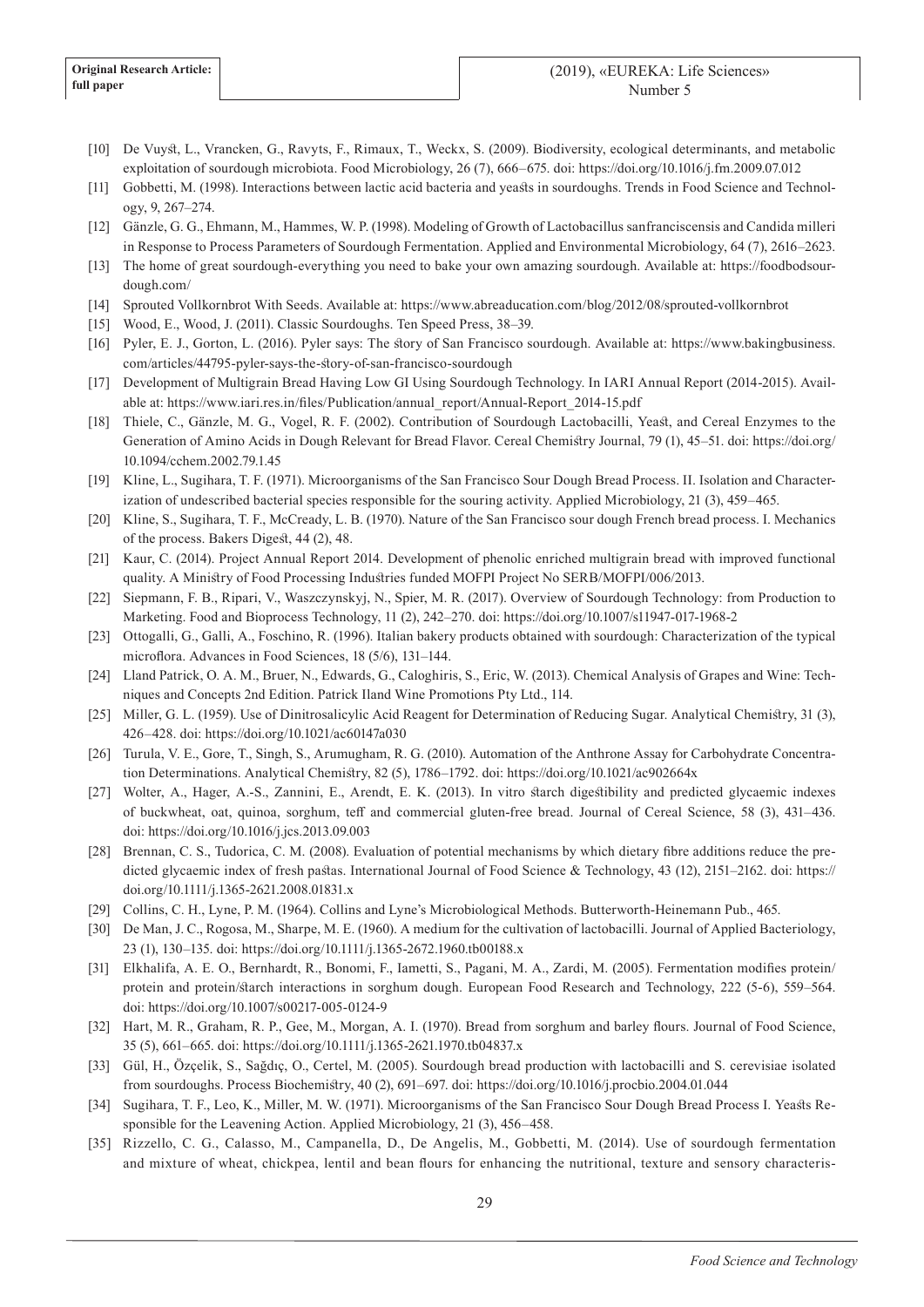tics of white bread. International Journal of Food Microbiology, 180, 78–87. doi: https://doi.org/10.1016/j.ijfoodmicro. 2014.04.005

- [36] Vrancken, G., De Vuyst, L., Van der Meulen, R., Huys, G., Vandamme, P., Daniel, H.-M. (2010). Yeast species composition differs between artisan bakery and spontaneous laboratory sourdoughs. FEMS Yeast Research, 10 (4), 471–481. doi: https:// doi.org/10.1111/j.1567-1364.2010.00621.x
- [37] Weckx, S., Van der Meulen, R., Maes, D., Scheirlinck, I., Huys, G., Vandamme, P., De Vuyst, L. (2010). Lactic acid bacteria community dynamics and metabolite production of rye sourdough fermentations share characteristics of wheat and spelt sourdough fermentations. Food Microbiology, 27 (8), 1000–1008. doi: https://doi.org/10.1016/j.fm.2010.06.005
- [38] Hansen, A., Hansen, B. (1996). Flavour of sourdough wheat bread crumb. Zeitschrift Fur Lebensmittel-Untersuchung Und Forschung, 202 (3), 244–249. doi: https://doi.org/10.1007/bf01263548
- [39] Schulz, A. (1972). Der EinflussorganiscerSauren auf die Vergarungverschiedener Z. Getr Mehl Brot, 26, 129–33.
- [40] De Angelis, M. (2003). Phytase activity in sourdough lactic acid bacteria: purification and characterization of a phytase from Lactobacillus sanfranciscensis CB1. International Journal of Food Microbiology, 87 (3), 259–270. doi: https://doi.org/10.1016/ s0168-1605(03)00072-2
- [41] John, R. P., G.S., A., Nampoothiri, K. M., Pandey, A. (2009). Direct lactic acid fermentation: Focus on simultaneous saccharification and lactic acid production. Biotechnology Advances, 27 (2), 145–152. doi: https://doi.org/10.1016/j.biotechadv.2008.10.004
- [42] Åkerberg, A., Liljeberg, H., Björck, I. (1998). Effects of Amylose/Amylopectin Ratio and Baking Conditions on Resistant Starch Formation and Glycaemic Indices. Journal of Cereal Science, 28 (1), 71–80. doi: https://doi.org/10.1006/jcrs.1997.0173
- [43] Jansch, A., Korakli, M., Vogel, R. F., Ganzle, M. G. (2007). Glutathione Reductase from Lactobacillus sanfranciscensis DSM20451T: Contribution to Oxygen Tolerance and Thiol Exchange Reactions in Wheat Sourdoughs. Applied and Environmental Microbiology, 73 (14), 4469–4476. doi: https://doi.org/10.1128/aem.02322-06
- [44] Brighenti, F., Benini, L., Del Rio, D., Casiraghi, C., Pellegrini, N., Scazzina, F. et. al. (2006). Colonic fermentation of indigestible carbohydrates contributes to the second-meal effect. The American Journal of Clinical Nutrition, 83 (4), 817–822. doi: https://doi.org/10.1093/ajcn/83.4.817
- [45] Charanjit, K., Singh, Sunita, Rudra Shalini, G., Shruti, S. (2015). Final Report of Project. Development of phenolic enriched multigrain bread with improved functional quality. A Ministry of Food Processing Industries funded Project No SERB/ MOFPI/006/2013.
- [46] Gobbetti, M., Rizzello, C. G., Di Cagno, R., De Angelis, M. (2014). How the sourdough may affect the functional features of leavened baked goods. Food Microbiology, 37, 30–40. doi: https://doi.org/10.1016/j.fm.2013.04.012
- [47] Lopez, H. W., Duclos, V., Coudray, C., Krespine, V., Feillet-Coudray, C., Messager, A. et. al. (2003). Making bread with sourdough improves mineral bioavailability from reconstituted whole wheat flour in rats. Nutrition, 19 (6), 524–530. doi: https:// doi.org/10.1016/s0899-9007(02)01079-1
- [48] Park, S., Kang, S., Jeong, D.-Y., Jeong, S.-Y., Park, J. J., Yun, H. S. (2015). Cyanidin and malvidin in aqueous extracts of black carrots fermented with Aspergillus oryzae prevent the impairment of energy, lipid and glucose metabolism in estrogendeficient rats by AMPK activation. Genes & Nutrition, 10 (2). doi: https://doi.org/10.1007/s12263-015-0455-5
- [49] Arendt, E. K., Ryan, L. A. M., Dal Bello, F. (2007). Impact of sourdough on the texture of bread. Food Microbiology, 24 (2), 165–174. doi: https://doi.org/10.1016/j.fm.2006.07.011
- [50] Clarke, C. I., Schober, T. J., Arendt, E. K. (2002). Effect of Single Strain and Traditional Mixed Strain Starter Cultures on Rheological Properties of Wheat Dough and on Bread Quality. Cereal Chemistry Journal, 79 (5), 640–647. doi: https://doi.org/ 10.1094/cchem.2002.79.5.640
- [51] Corsetti, A., Gobbetti, M., De Marco, B., Balestrieri, F., Paoletti, F., Russi, L., Rossi, J. (2000). Combined Effect of Sourdough Lactic Acid Bacteria and Additives on Bread Firmness and Staling. Journal of Agricultural and Food Chemistry, 48 (7), 3044–3051. doi: https://doi.org/10.1021/jf990853e
- [52] Crowley, P., Schober, T., Clarke, C., Arendt, E. (2002). The effect of storage time on textural and crumb grain characteristics of sourdough wheat bread. European Food Research and Technology, 214 (6), 489–496. doi: https://doi.org/10.1007/s00217- 002-0500-7
- [53] Liljeberg, H., Bjorck, I. (1994). Bioavailability of starch in bread products. Postprandial glucose and insulin responses in healthy subjects and in vitro resistant starch conten. European Journal of Clinical Nutrition, 48 (3), 151–163.
- [54] Liljeberg, H. G. M., Lonner, C. H., Bjorck, I. M. E. (1995). Sourdough fermentation or addition of organic acids or corresponding salts to bread improves nutritional properties of starch in healthy humans. Journal of Nutrition, 125 (6), 1503–1511.
- [55] Corsetti, A., Gobbetti, M., Rossi, J., Damiani, P. (1998). Antimould activity of sourdough lactic acid bacteria: identification of a mixture of organic acids produced by Lactobacillus sanfrancisco CB1. Applied Microbiology and Biotechnology, 50 (2), 253–256. doi: https://doi.org/10.1007/s002530051285